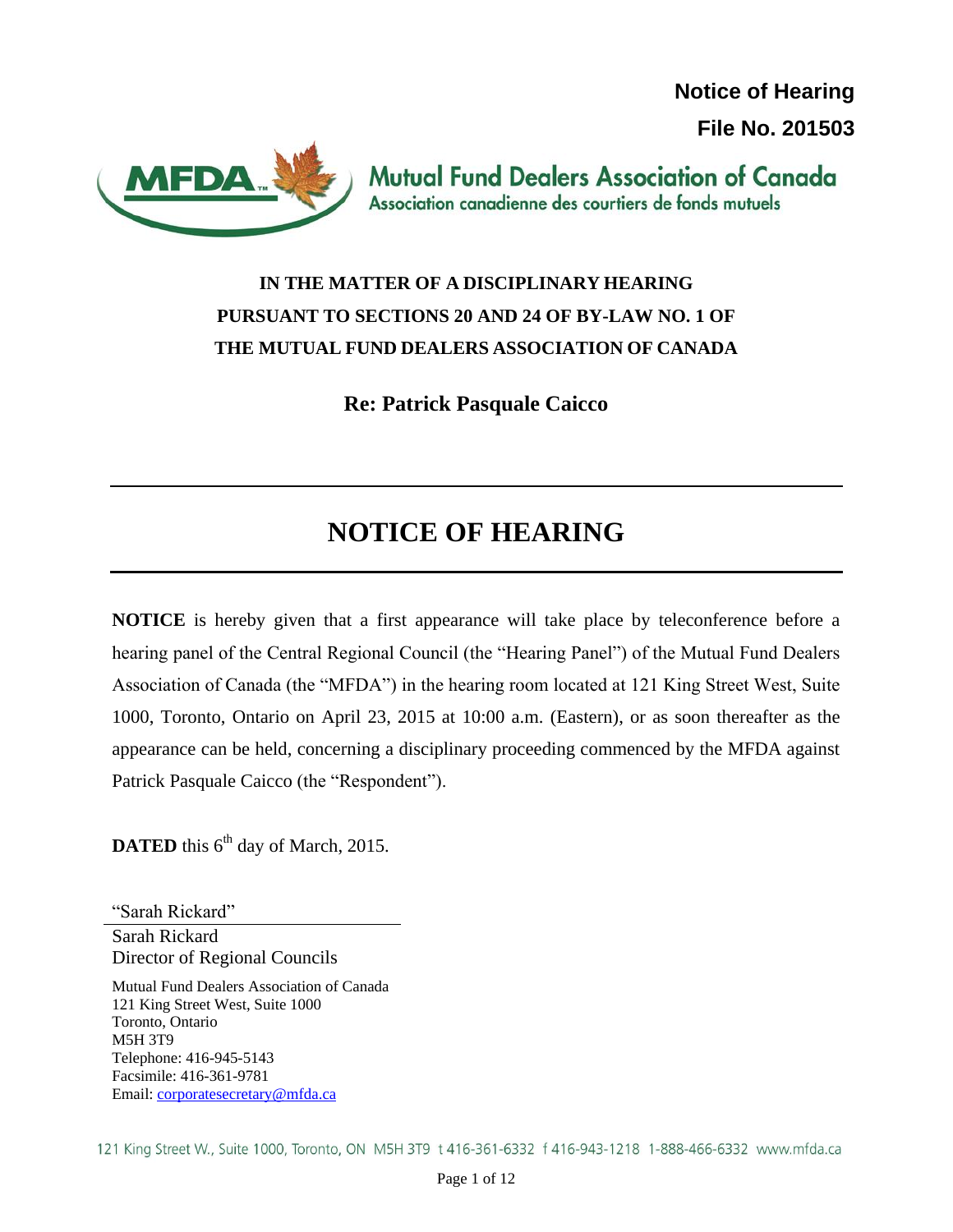**NOTICE** is further given that the MFDA alleges the following violations of the By-laws, Rules or Policies of the MFDA:

**Allegation #1**: Between May 12, 2009 and March 12, 2010, the Respondent engaged in securities related business that was not carried on for the account and through the facilities of the Member by recommending, selling, facilitating the sale or making referrals in respect of the sale of approximately \$3.35 million of investment products to at least 33 clients and other individuals outside the Member, contrary to MFDA Rules 1.1.1 and 2.1.1, and sections 13.7 and 13.8 of National Instrument 31-103.

**Allegation #2**: Between May 12, 2009 and March 12, 2010, the Respondent had and continued in another gainful occupation which was not disclosed to and approved by the Member by recommending, selling, facilitating the sale or making referrals in respect of the sale of approximately \$3.35 million of investment products to at least 33 clients and other individuals outside the Member, contrary to MFDA Rules  $1.2.1(d)^{1}$  and  $2.1.1$ .

#### **PARTICULARS**

**NOTICE** is further given that the following is a summary of the facts alleged and intended to be relied upon by the MFDA at the hearing:

#### **Registration History**

 $\overline{a}$ 

1. From May 12, 2009 to March 12, 2010, the Respondent was registered in Ontario as a mutual fund salesperson (now referred to as a dealing representative in the category of mutual fund dealer) with Professional Investments (Kingston) ("Professional Investments"), a Member of the MFDA.

<sup>&</sup>lt;sup>1</sup> Effective February 22, 2011, the MFDA's Rules were amended. MFDA Rule 1.2.1(d) was re-numbered as current MFDA Rule 1.2.1(c). The wording of the section was not changed.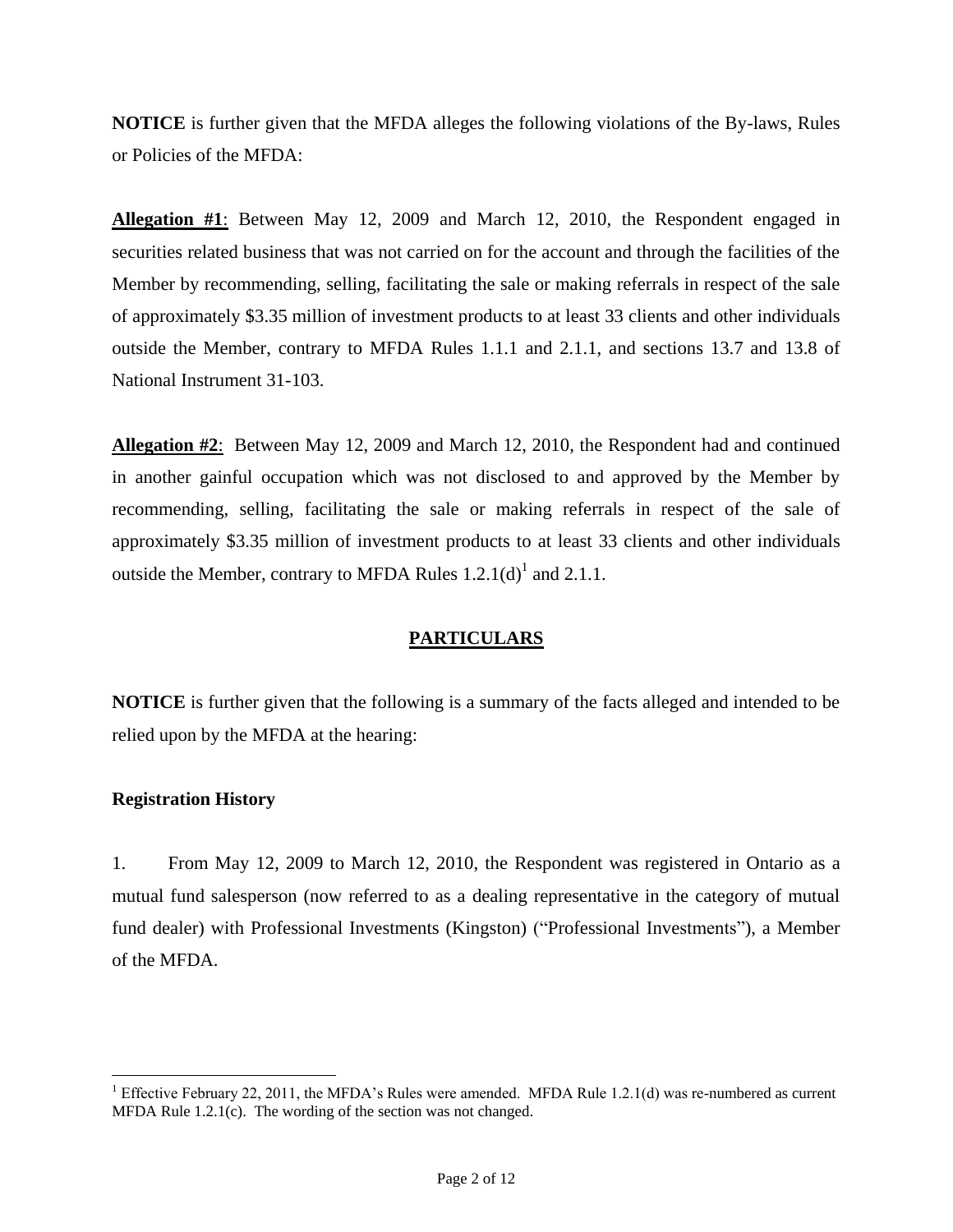2. Prior to the Respondent's registration with Professional Investments, he had been intermittently registered in the securities industry in various capacities since approximately 1992. The Respondent is not currently registered in the securities industry in any capacity

3. During the material time, the Respondent resided and carried on business in Ottawa, Ontario.

# **Allegation #1: Securities related business outside the Member**

4. On or about February 9, 2009, the Respondent incorporated Advantage Wealth Building Strategies Inc. ("Advantage") in the province of Ontario. Advantage purportedly carried on business providing wealth coaching and wealth planning services.

5. The Respondent never sought or obtained permission from Professional Investments to engage in any outside business activities through Advantage.

# **a) Skyline Apartment REIT**

 $\overline{a}$ 

6. The Skyline Group of Companies ("Skyline") is a real estate acquisition, management and investment company. The Skyline Apartment REIT was launched in 2006, and is one of Canada's largest multi-residential real estate owners and managers.

7. From May 12, 2009 to March 12, 2010, the Respondent recommended, sold, facilitated the sale or made referrals in respect of the sale of at least \$1,343,449 of investments in the Skyline Apartment REIT to at least 21 investors outside of Professional Investments.<sup>2</sup> Four of the investors were clients of Professional Investments and they invested a total amount of approximately \$232,016.

8. At the time of these sales or referrals, the Skyline Apartment REIT was not approved by Professional Investments for sale by its Approved Persons, including the Respondent. The

 $2^2$  In total from February 27, 2009 to March 15, 2010, the Respondent referred or facilitated the investment of at least \$2,400,000 of Skyline Apartment REIT to at least 30 investors.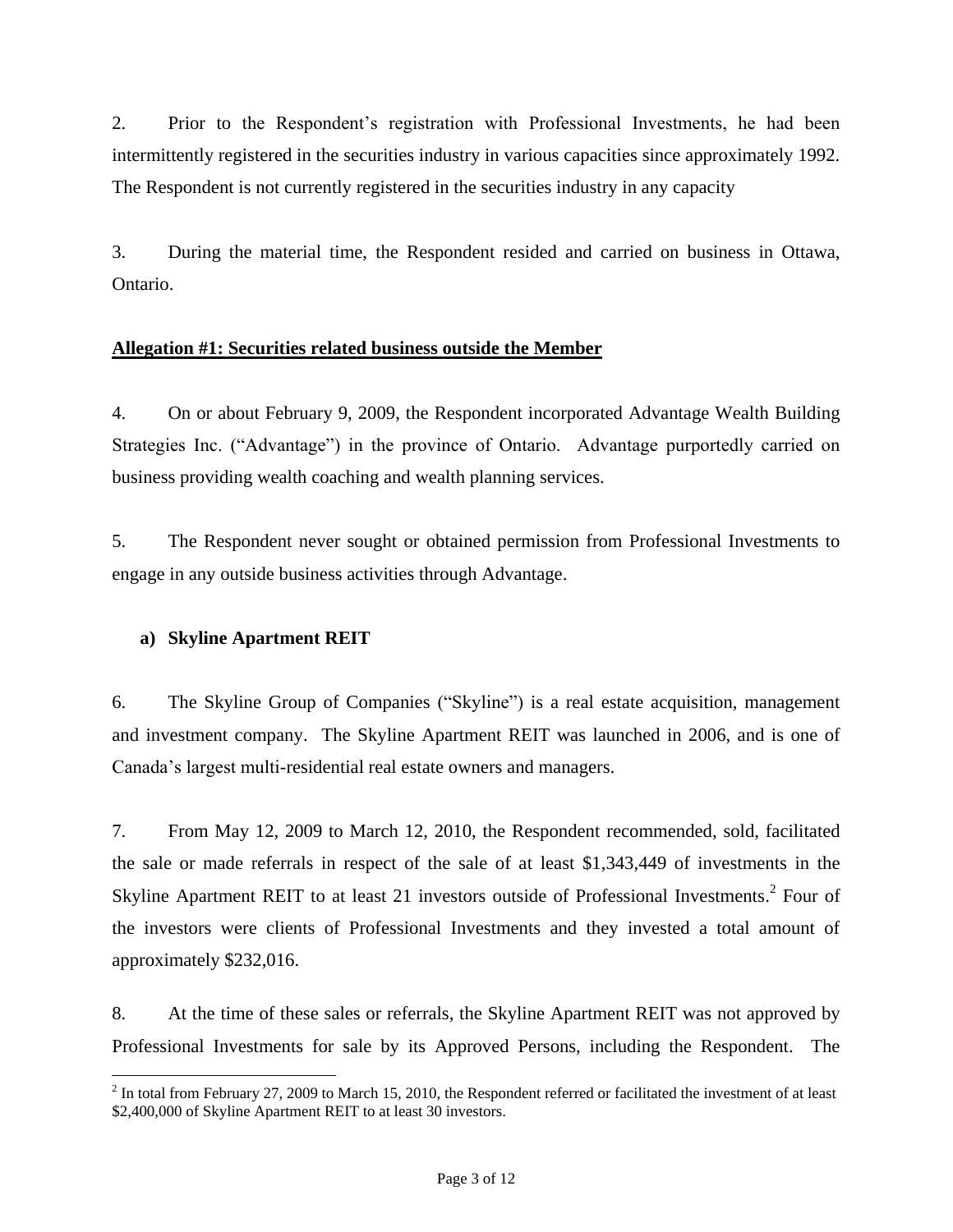Respondent did not seek or obtain approval from Professional Investments with respect to his involvement in the sale or referral of the Skyline Apartment REIT. None of the sales or referrals of the Skyline Apartment REIT were processed through the facilities or for the account of Professional Investments. Professional Investments did not have a referral arrangement with Skyline.

9. All of the Respondent's sales or referrals of investments in the Skyline Apartment REIT were facilitated through Advantage. The Respondent received a 1% referral fee from Skyline relating to the sales or referrals of the Skyline Apartment REIT, which amounts were paid to Advantage.

10. None of the investors in the Skyline Apartment REIT who were sold or referred to the investment by the Respondent have complained to the MFDA or to Professional Investments.

# **b) The Assaly Group**

11. The Assaly Group of Companies (the "Assaly Group") carried on business as a diversified real estate organization engaged in the development and management of residential and commercial properties in Canada and the US. The Assaly Group included but was not limited to: Assaly Financial Corporation, Act 1 Corp., Assaly Investment Program Corporation, Millennium Springs Development & Construction Corp., Assaly Credit & Trade Inc. and Thomas C. Assaly Charitable Foundation ("Foundation"). Thomas G. Assaly ("Assaly") was the president and sole director of the various corporate entities that formed the Assaly Group other than the Foundation, where he was the Chairman of the Board.

12. Between 2009 and 2012, Assaly through various Assaly Group corporations undertook several developments, including the following two projects:

- a) Nature's Walk Gated Community ("Nature's Walk"); and
- b) Villa Montague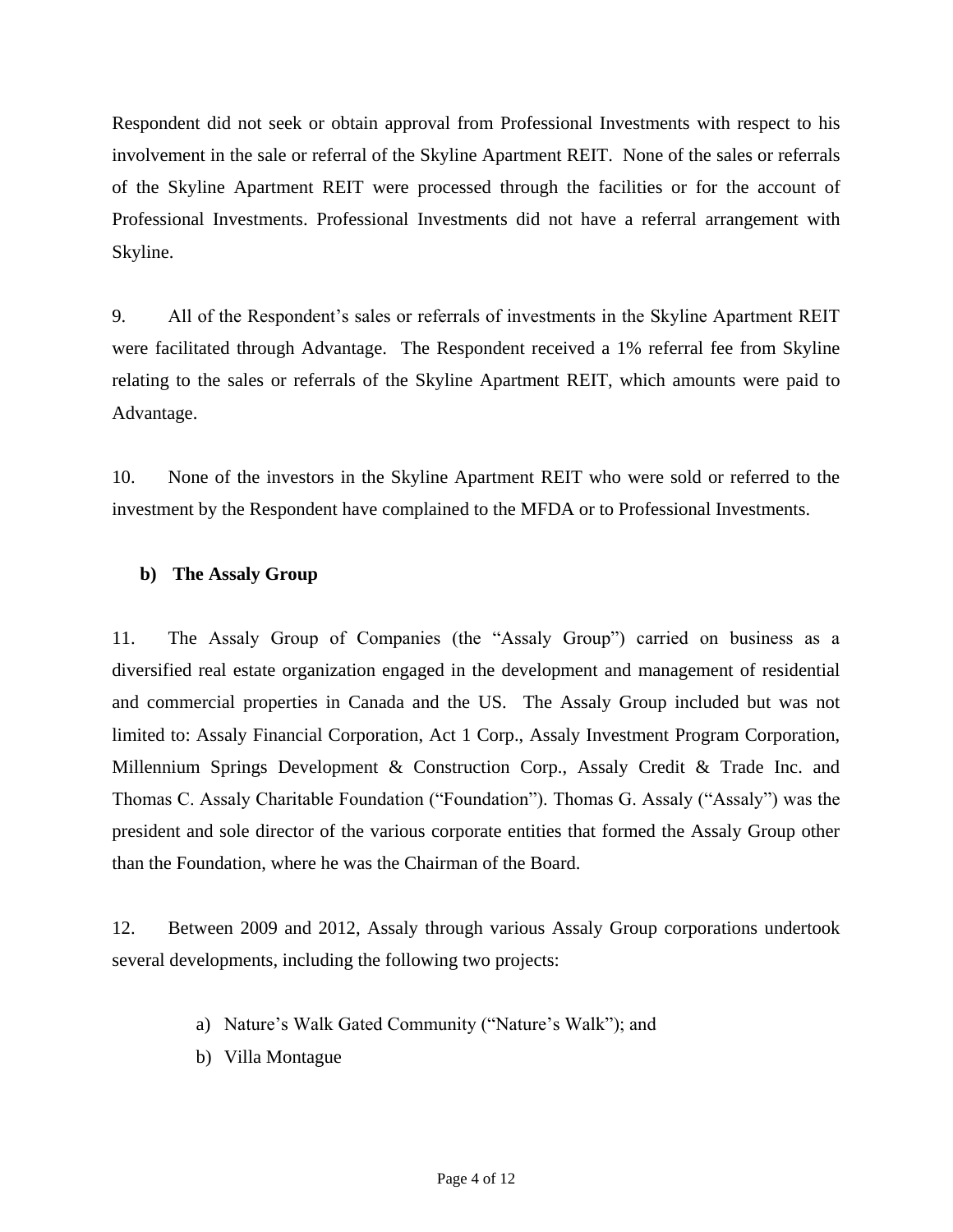#### *a. Nature's Walk*

 $\overline{a}$ 

13. Nature's Walk was promoted as a development which would include a gated community of 20 condominiums and a golf course. The Nature's Walk development included a 56 acre parcel of land and an abutting 100 acre parcel of land in North Grenville, Ontario. An Offering Memorandum was issued by Assaly Investment Program Corp. in March 2009 for the Nature's Walk development.

14. The Respondent was the sole promoter of the Nature's Walk investment. During the course of Staff's investigation, he admitted that he assisted in the creation of the investment product and marketing materials for the investment product, and that he solicited investments in the project.

15. The Respondent initially told prospective investors that the investment was being structured as a mortgage investment corporation which would hold a mortgage on Assaly's farm. Prospective investors were told they would receive an annual income of approximately 10% for a period of 5 years on their investment.

16. During the time the Respondent was registered with Professional Investments<sup>3</sup>, he facilitated investments in the Nature's Walk development by a total of 21 investors in the total amount of approximately \$2,108,000. Five of the 21 investors were clients of Professional Investments.

17. Twelve of the 21 investors paid \$1,306,000 in cash for their investments, which were to be held outside their RRSP's. The other 9 investors invested a total of \$802,000 using monies in their RRSP's.

<sup>&</sup>lt;sup>3</sup> The Respondent facilitated investments in Nature's Walk in the months prior to being registered at Professional Investments. The MFDA does not have jurisdiction over the activity engaged in by the Respondent prior to becoming an Approved Person. The Respondent did not disclose his involvement in that activity to Professional Investments at the time of his registration or thereafter.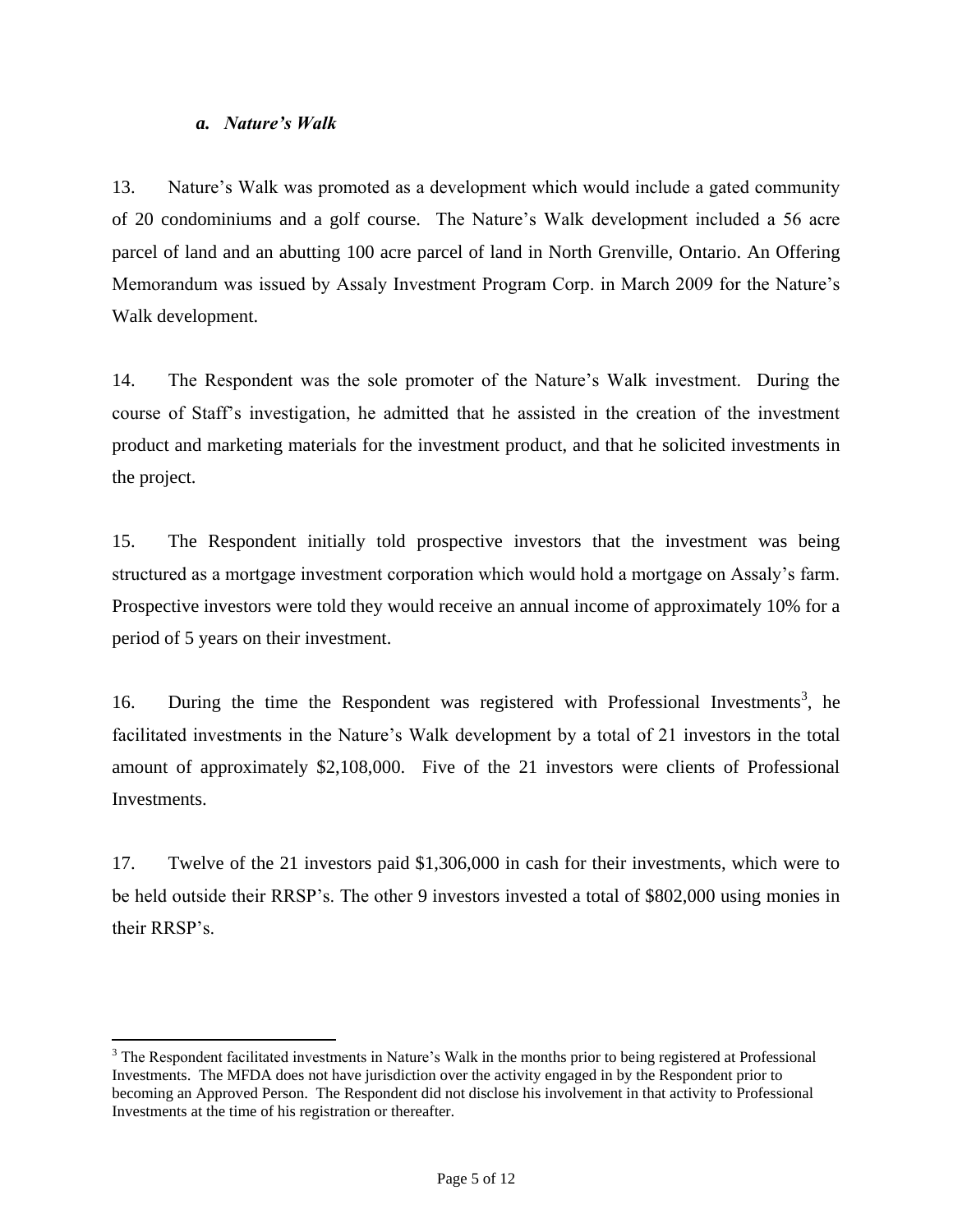18. Shortly after the investors advanced their monies for their investments in Nature's Walk, Assaly directed that the investment be restructured. The 21 investors who paid cash for their investments became Preferred A shareholders of Millennium Springs Development & Construction Corp. ("Millennium"), a company owned and controlled by Assaly. Millennium was purportedly the developer of the Nature's Walk project.

19. For the investors who held their investments in Nature's Walk in their RRSP's, their investments were restructured as a syndicated mortgage. The syndicated mortgage was not secured by the lands forming the Nature's Walk project but by an adjacent parcel of land consisting of wetlands which was valued at significantly less (approximately \$40,000) than the total amount that had been paid by these investors for their investments (\$802,000).

20. The investors in the Nature's Walk project received monthly dividends and interest payments respectively until approximately February 2011, when the payments stopped.

#### *b. Villa Montague*

21. Villa Montague was structured as a Real Estate Investment Pool ("REIP"). The project purportedly involved the redevelopment of an existing retirement residence in Smiths Falls, Ontario through renovations and expansion. An investor who purchased a unit in the REIP was supposed to receive regular payments of income, with a guarantee by Assaly Credit & Trade Inc. to buy back units from the investors in the year 2020.

22. During the time the Respondent was registered with Professional Investments, the Respondent recommended, sold, facilitated the sale or made referrals in respect of an investment in the amount of at least \$171,000 in Villa Montague to one individual outside of Professional Investments. (The individual was not a client of Professional Investments.)

23. At the time of these sales or referrals of investments in Nature's Walk and Villa Montague, Assaly Group investment products were not approved by Professional Investments for sale by its Approved Persons, including the Respondent. The Respondent did not seek or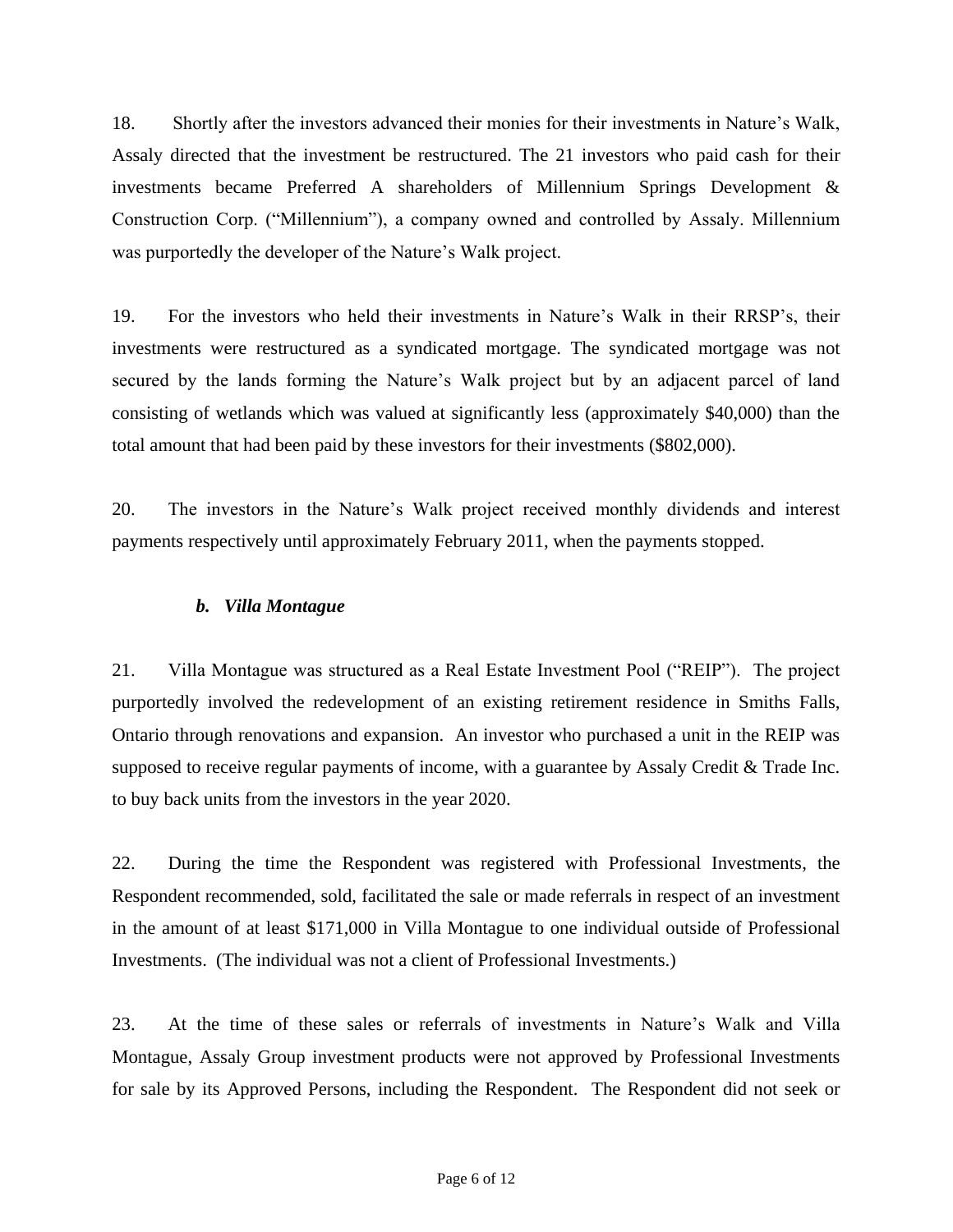obtain approval from Professional Investments with respect to his involvement in the sale or referral of the Assaly Group investment products. None of the sales of the Assaly Group investment products were processed through the facilities or for the account of Professional Investments. Professional Investments did not have a referral arrangement with the Assaly Group.

24. All of the Respondent's sales or referrals of investments in Nature's Walk and Villa Montague were made or facilitated through Advantage. The Respondent received a 3% referral fee from the Assaly Group relating to the sales or referrals of investments in Nature's Walk and Villa Montague, which amounts were paid to Advantage.

# **Legal proceedings by investors in the Assaly Group investment products**

25. After the investors in the Assaly Group projects stopped receiving payments on their investments in February 2011, they eventually sued the Assaly Group in an attempt to recover their initial investment and any remaining amounts owing to them. The investors allege, among other things, that the Assaly Group investments were fraudulent in nature and that Assaly used investment proceeds for his personal benefit.

26. On or about April 27, 2013, the Ottawa Citizen published an article in which the Respondent was named as the financial advisor who had, between 2009 and 2010, facilitated the investment of approximately \$3.3 million into two real estate development projects promoted by the Assaly Group. Professional Investments saw the article and reported the matter to the MFDA. Shortly thereafter, Staff began its investigation into the Respondent's activities.

27. A Court appointed inspector in the legal proceedings determined that the Nature's Walk and Villa Montague projects "are hopelessly insolvent and in stages of abandonment". There is no reasonable prospect that the investors will recover the full amount of their investments.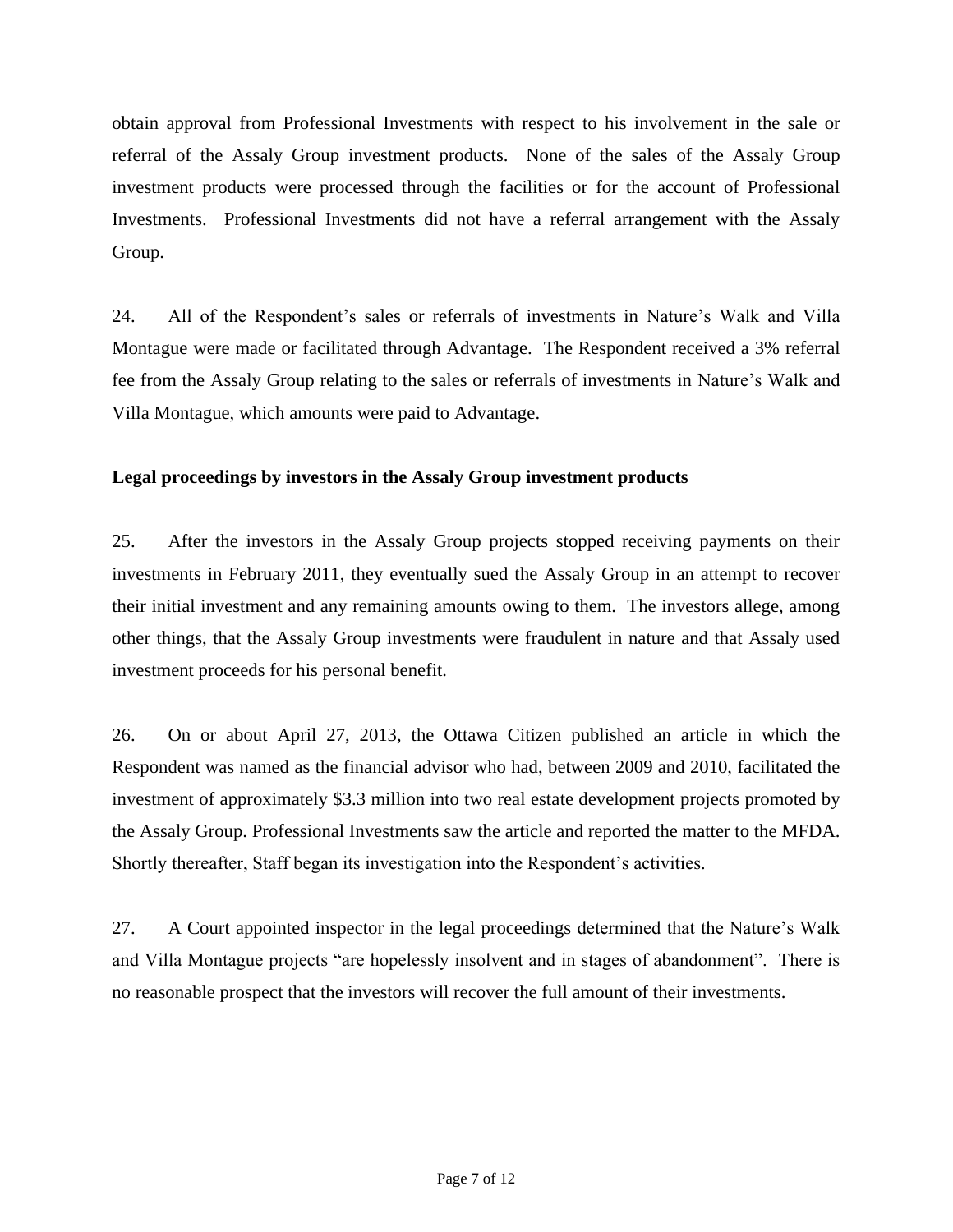#### **Professional Investments' Policies and Procedures**

28. At all material times, Professional Investments' policies and procedures, consistent with MFDA requirements, required all Approved Persons to report in writing all outside business activities to Professional Investments and to obtain their prior approval before commencing any outside business activities. Professional Investments required all of its Approved Persons, including the Respondent, to complete a Standard Associate Agreement and an Advisor Update Form listing any dual occupations or outside business activities.

29. On January 26, 2009, the Respondent completed the Standard Associate Form without disclosing his involvement with Skyline or the Assaly Group. The Respondent completed two (2) additional Advisor Update Forms without disclosing his involvement with Skyline or the Assaly Group.

#### **Summary of Allegation #1**

30. In summary, during the time the Respondent was registered at Professional Investments, he sold, recommended, referred or facilitated the sale of approximately \$3,352,449 of investments in the Skyline Apartment REIT, Nature's Walk and Villa Montague to 33 clients and other individuals, for which he received sales commissions, referral fees or other compensation in the amount of approximately \$73,704, all of which was paid to Advantage.

31. By engaging in the conduct described above, the Respondent engaged in securities related business that was not carried on for the account and through the facilities of Professional Investments, contrary to MFDA Rules 1.1.1 and 2.1.1 and sections 13.7 and 13.8 of National Instrument 31-103.

# **Allegation #2 – Undisclosed dual occupations**

32. To the extent any of the activity described in Allegation #1 above did not constitute securities related business, then the Respondent had and continued in another gainful occupation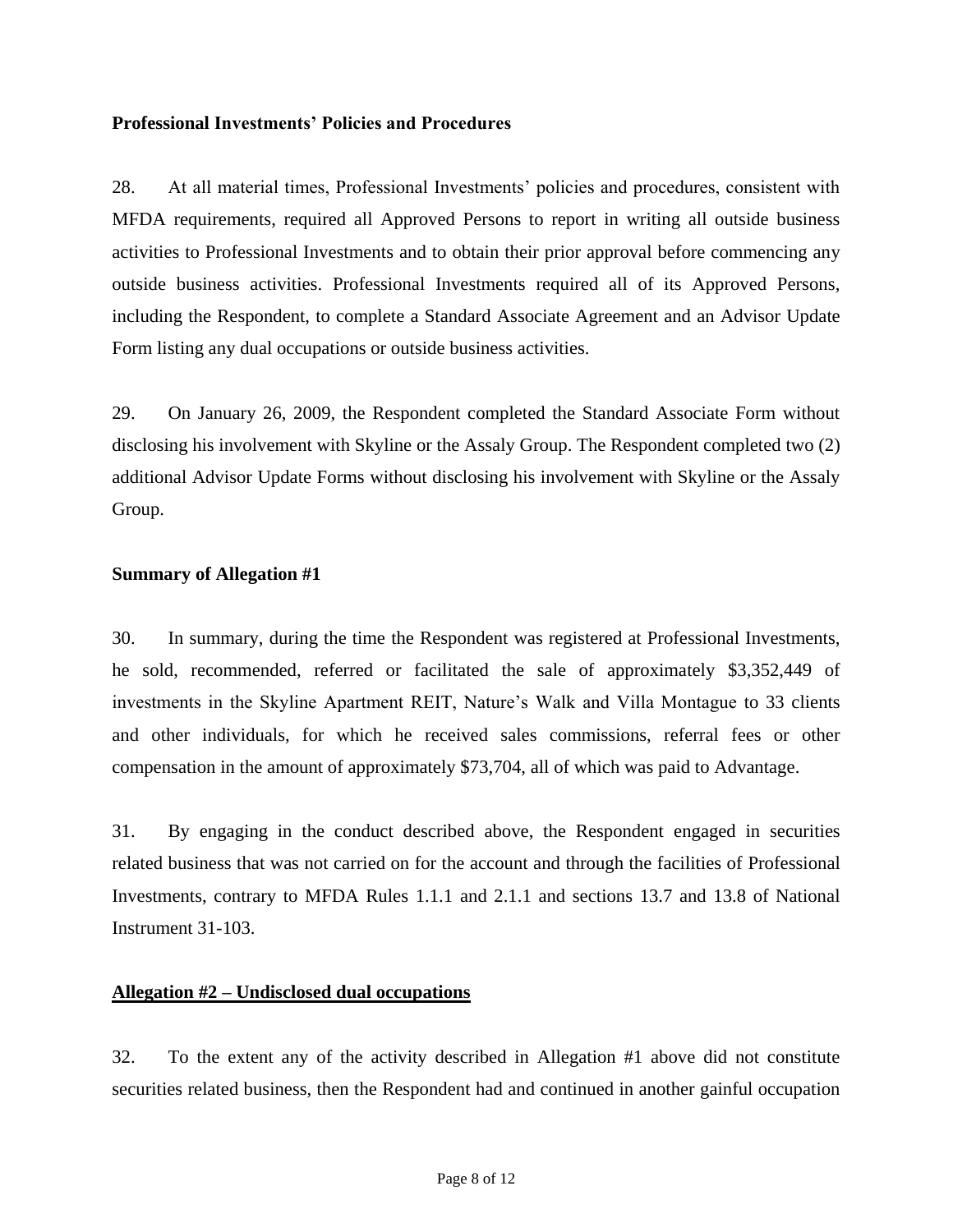that was not disclosed to and approved by Professional Investments, contrary to MFDA Rules 1.2.1(d)<sup>4</sup> and 2.1.1.

**NOTICE** is further given that the Respondent shall be entitled to appear and be heard and be represented by counsel or agent at the hearing and to make submissions, present evidence and call, examine and cross-examine witnesses.

**NOTICE** is further given that MFDA By-laws provide that if, in the opinion of the Hearing Panel, the Respondent:

- has failed to carry out any agreement with the MFDA;
- has failed to comply with or carry out the provisions of any federal or provincial statute relating to the business of the Member or of any regulation or policy made pursuant thereto;
- has failed to comply with the provisions of any By-law, Rule or Policy of the MFDA;
- has engaged in any business conduct or practice which such Regional Council in its discretion considers unbecoming or not in the public interest; or
- is otherwise not qualified whether by integrity, solvency, training or experience,

the Hearing Panel has the power to impose any one or more of the following penalties:

- (b) a fine not exceeding the greater of:
	- (i) \$5,000,000.00 per offence; and

<sup>(</sup>a) a reprimand;

<sup>&</sup>lt;sup>4</sup> See Note 1 above.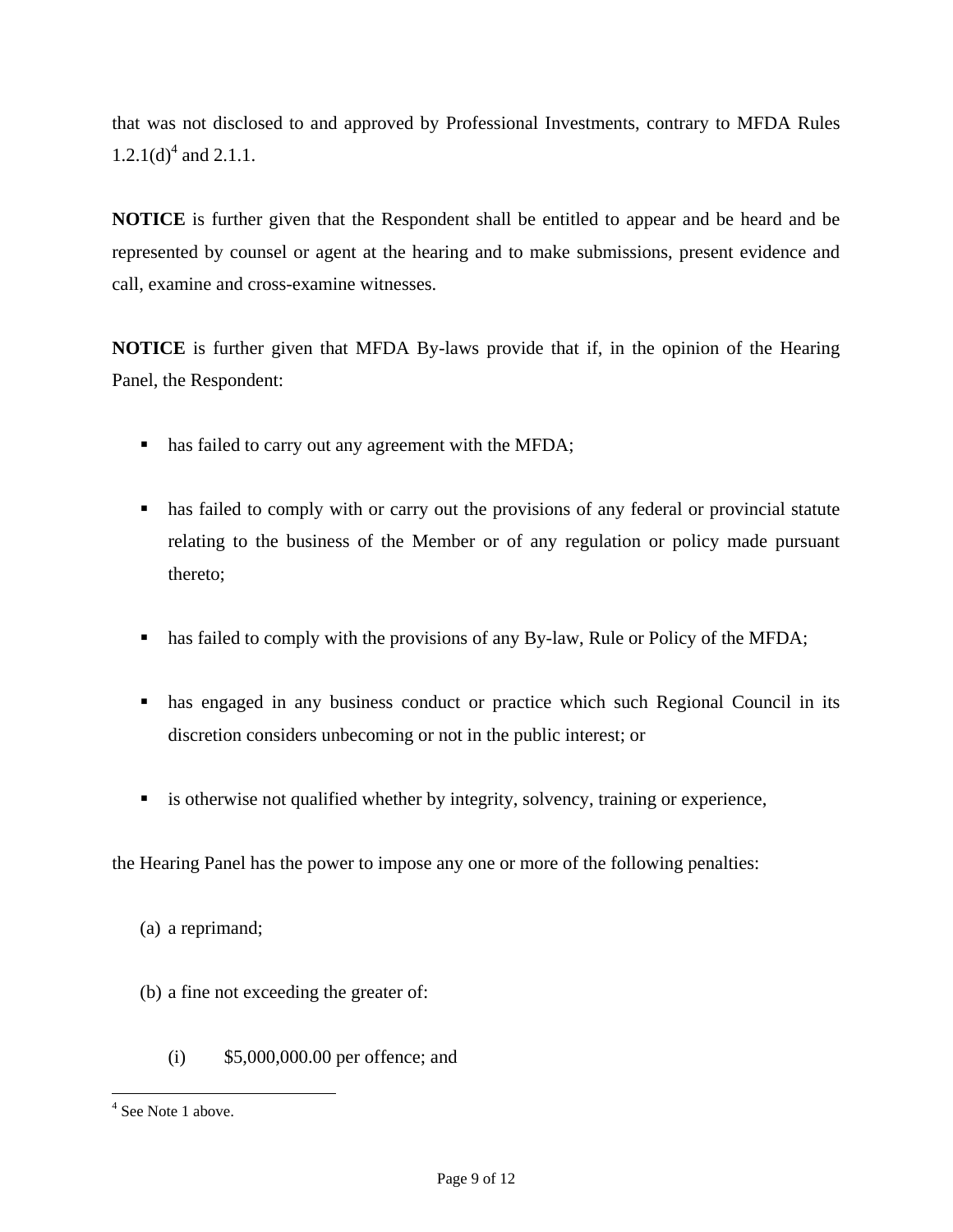- (ii) an amount equal to three times the profit obtained or loss avoided by such person as a result of committing the violation;
- (c) suspension of the authority of the person to conduct securities related business for such specified period and upon such terms as the Hearing Panel may determine;
- (d) revocation of the authority of such person to conduct securities related business;
- (e) prohibition of the authority of the person to conduct securities related business in any capacity for any period of time;
- (f) such conditions of authority to conduct securities related business as may be considered appropriate by the Hearing Panel;

**NOTICE** is further given that the Hearing Panel may, in its discretion, require that the Respondent pay the whole or any portion of the costs of the proceedings before the Hearing Panel and any investigation relating thereto.

**NOTICE** is further given that the Respondent must **serve** a **Reply** on Enforcement Counsel and **file** a **Reply** with the Corporate Secretary within twenty (20) days from the date of service of this Notice of Hearing.

A **Reply** shall be **served** upon Enforcement Counsel at:

Mutual Fund Dealers Association of Canada 121 King Street West, Suite 1000 Toronto, ON M5H 3T9 Attention: H.C. Clement Wai Fax: 416-361-9073 Email: cwai@mfda.ca

- A **Reply** shall be **filed** by:
	- (a) providing 4 copies of the **Reply** to the Corporate Secretary by personal delivery, mail or courier to: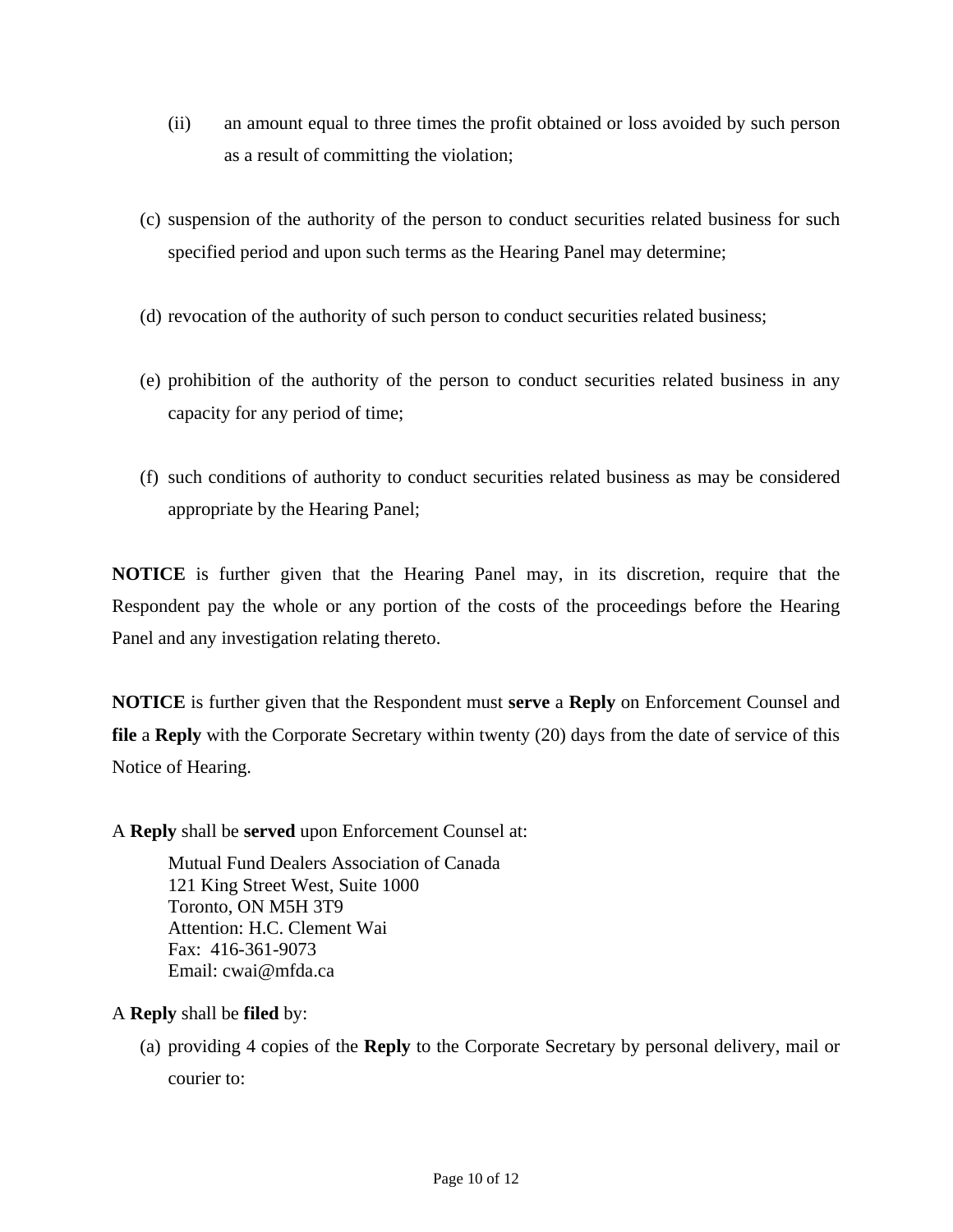Mutual Fund Dealers Association of Canada 121 King Street West, Suite 1000 Toronto, ON M5H 3T9 Attention: Office of the Corporate Secretary; or

- (b) transmitting one (1) copy of the **Reply** to the Corporate Secretary by fax to fax number 416-361-9781, provided that the Reply does not exceed 16 pages, inclusive of the covering page, unless the Corporate Secretary permits otherwise; or
- (c) transmitting one (1) electronic copy of the **Reply** to the Corporate Secretary by e-mail at CorporateSecretary@mfda.ca.
- A **Reply** may either:
	- (i) specifically deny (with a summary of the facts alleged and intended to be relied upon by the Respondent, and the conclusions drawn by the Respondent based on the alleged facts) any or all of the facts alleged or the conclusions drawn by the MFDA in the Notice of Hearing; or
	- (ii) admit the facts alleged and conclusions drawn by the MFDA in the Notice of Hearing and plead circumstances in mitigation of any penalty to be assessed.

**NOTICE** is further given that the Hearing Panel may accept as having been proven any facts alleged or conclusions drawn by the MFDA in the Notice of Hearing that are not specifically denied in the **Reply**.

**NOTICE** is further given that if the Respondent fails:

- (a) to **serve** and **file** a **Reply;** or
- (b) attend at the hearing specified in the Notice of Hearing, notwithstanding that a **Reply**  may have been served,

the Hearing Panel may proceed with the hearing of the matter on the date and the time and place